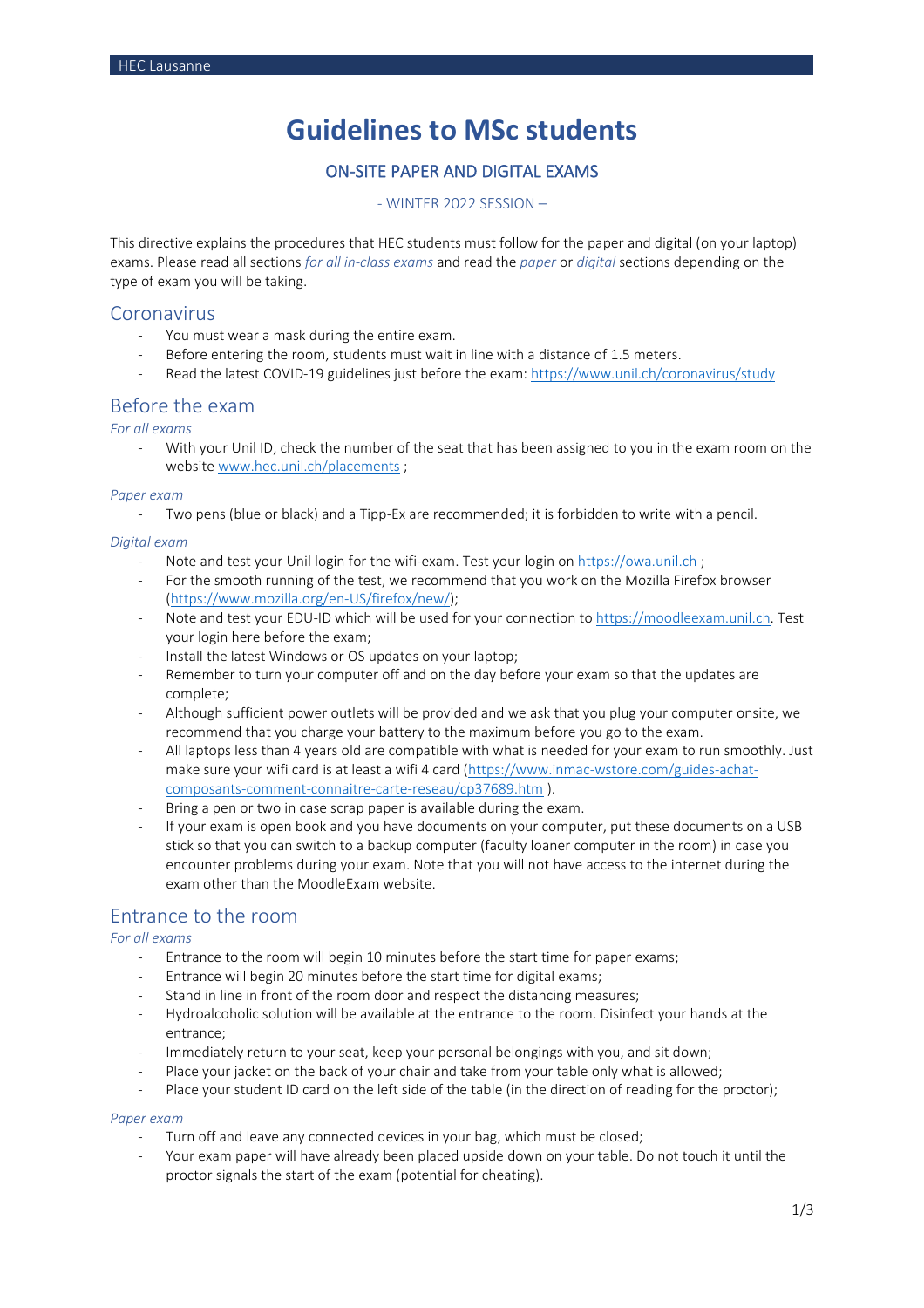### *Digital exam*

- Plug your laptop; do not take your exam on your laptop's battery;
- Turn off (or airplane mode) and leave any other connected devices in your bag; close your bag;
- The use of your cell phone or other connected devices (except your laptop) is strictly forbidden, turn them off;
- Wait for the signal before connecting to the dedicated exam-unil wifi (Unil ID); the wifi connection will be done row by row. Do not connect to the wifi before the time to avoid prolonging the exam.
- With your EDU-ID, connect to moodleexam.unil.ch and click on your exam; ATTENTION: it is important that you write all the letters of the address in your browser: moodleexam.unil.ch. Do not use the address suggested by your computer;
- The exam password will be given to you once the room doors are closed; enter it in MoodleExam;
- Read and accept the charter and general information and wait for the exam to begin.

# During the exam

### *For all exams*

- You may go to the toilet only once. Raise your hand and a proctor will accompany you;
- You may not go to the bathroom or leave the room during the first 15 and the last 15 minutes;
- Do not get up without permission, do not talk or exchange materials with each other;
- No extra time will be given at the end of the test, even if you arrive late;
- No questions, either formal or substantive, may be asked during the test. If you find an error, report it to a proctor;

#### *Paper exam*

- Once the starting signal has been given, write your first name, last name, students ID and seat number on the paper. If applicable, indicate the exam series on your answer sheet;
- Read and follow the instructions on the test (documentation, calculator, etc.);

#### *Digital exam*

- In case of a technical problem, raise your hand and report it immediately to the proctor;
- In the event of an interruption in the connection to MoodleExam or in the event of a system failure, it will be possible to continue your exam on a backup station where a loaner laptop will be available;
- In all cases, the material and technical conditions of your exam are your responsibility.

# End of the exam

### *For all exams*

- You may not go to the bathroom or leave the exam room during the last 15 minutes of the exam;

### *Paper exams*

- If you finish before the end of the allotted time, raise your hand and a proctor will come to your table to collect your paper. Once you are cleared, exit silently.
- When the proctor announces the end of the test, immediately put down your pen, close your test and remain seated in silence. Do not pick up your pen during the collection of papers (fraud).
- When you are allowed to leave, you will be asked to leave by table row. Leave the room in silence, respecting the distancing measures.

#### *Digital exam*

- If you finish your exam before the end of the test, you must click on "Send All and Finish". You report this to a proctor. He or she will verify that you pressed "submit" at the end of the test. Once you are cleared, exit silently.
- The system will automatically close at the announced time.
- Once you are cleared, you will leave by table row. Exit silently, respecting the distancing measures.

# Fraud

### *For all exams*

Any proven commission of plagiarism, fraud or attempted fraud is penalized by a 0 (zero) in the evaluation as well as in all evaluations related to the teaching semester. Any proven plagiarism, fraud or attempted fraud in a second attempt at one of the evaluations of a course or in the case of a repeat offence, is sanctioned by a definitive failure and exclusion from the course.